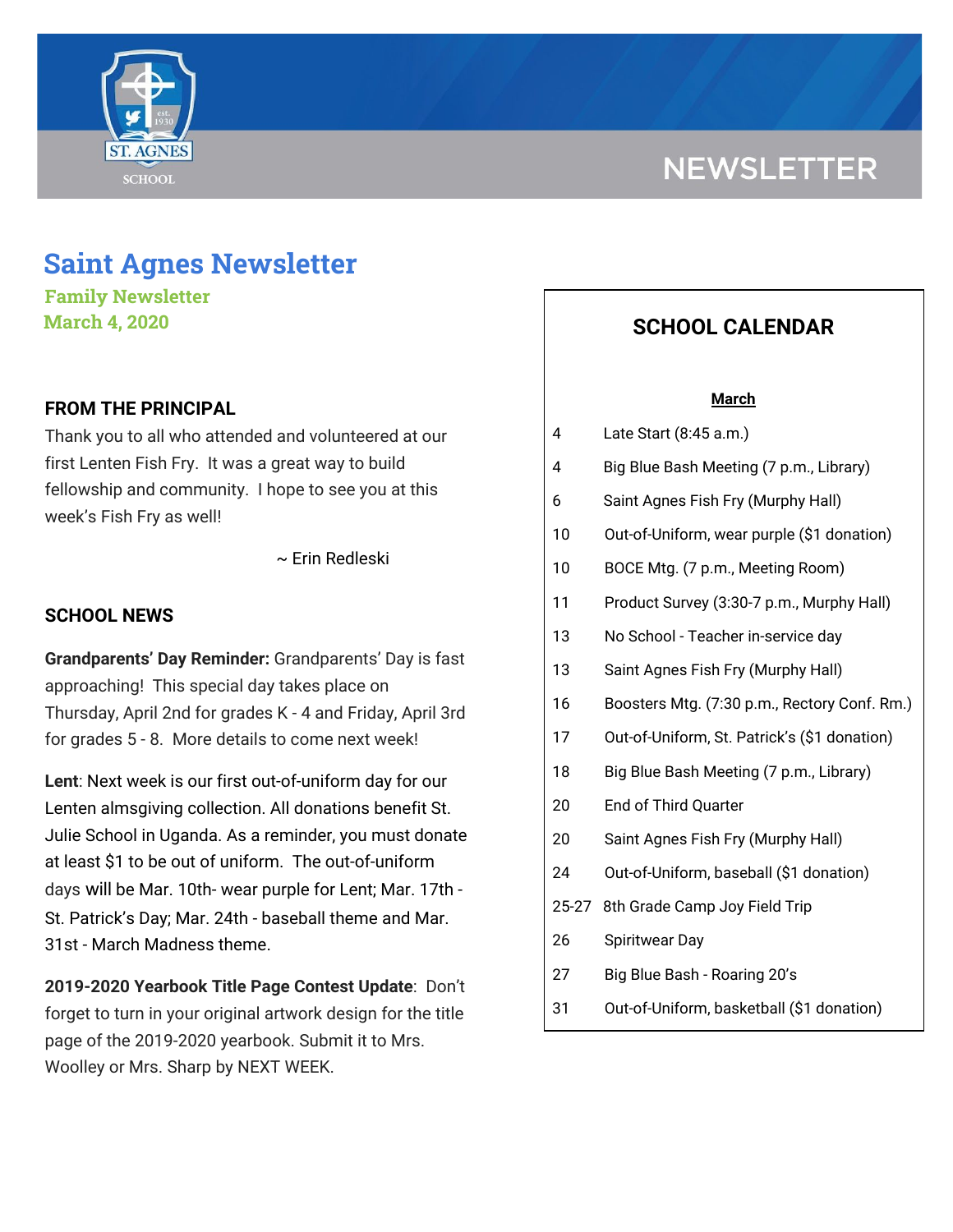**Iditarod School News:** Attention all Mushers! St. Agnes is tracking the Iditarod Trail Sled Dog Race! The 58 mushers will be moved to different checkpoints around the school by some 5th and 6th grade "Musher Movers". The K-5 students have been learning about it in Library and have adopted a Musher to follow. Visit <https://iditarod.com/> and login to see their 2-week journey along the 975-mile route at home. (username: Mrsbergs password: iditarod1)

**Lunch 'n Learn:** Our last Lunch and Learn is scheduled for March 30th. Please help us by providing sandwiches, appetizers, and desserts. These meetings help our teachers stay up-to-date on the latest technology trends. There are about 30-35 teachers. The food would need to be delivered to school by 10:30 a.m. the morning of the scheduled meeting. Thank you[!](https://signup.com/client/invitation2/secure/2909115/false#/invitation) <https://signup.com/client/invitation2/secure/2909115/false#/invitation>

## **BOOSTERS NEWS**

**Volleyball Help Needed**: St. Agnes is hosting the boys 7/8th grade volleyball league. Please consider helping out with gate, concession, or scoreboard. All time will count towards service hours. All 6/7/8th grade students or families are welcome to help. Sign up here <https://signup.com/client/invitation2/secure/3201886/false?popup=true#/invitation>

#### **PTO NEWS**

**Big Blue Bash RSVPs:** Don't forget to RSVP by March 13th. There are two ways to RSVP this year. You can go to our website [BBB2020.givesmart.com](http://bbb2020.givesmart.com/). Here you can order your tickets as well as get your CASH,CASH, CASH raffle tickets and other raffles ( FC Cincinnati Family Package, Yeti cooler, 20 year Pappy VanWinkle Bourbon, Schultz and Sons Jewelry, and First Pick Raffle). You can also return the RSVP card in your invitation. Hope to see everyone there!

**Big Blue Bash First Pick Raffle:** What is the First Pick Raffle? The Big Blue Bash is holding a First Pick Raffle again this year. The winner of this raffle will be able to choose their prize from our many Silent Auction items! Each Ticket is only \$20 each. You can purchase your First Pick Raffle tickets in the car line on Tuesday March 10th and Thursday March 12th. You can get ahead of the game and purchase online at [bbb2020.givesmart.com.](http://bbb2020.givesmart.com/) We will only sell *100 chances* for this Raffle. When the 100 chances are sold, you will no longer be able to enter, so make sure you purchase soon! The winner will be drawn on Friday, March 27th at 7:30am and will be live on our Facebook page [https://www.facebook.com/saintagnesbigbluebash/](http://go.sparkpostmail.com/f/a/hWaleeWxBFB4sTA2JDyjEA~~/AABDuQA~/RgRckncbP0QvaHR0cHM6Ly93d3cuZmFjZWJvb2suY29tL3NhaW50YWduZXNiaWdibHVlYmFzaC9XA3NwY1gEAAAAAEIKAAEc8q9azlrtZVIYamVubmZhcmllbGxvQGhvdG1haWwuY29t). Winner will be contacted via phone and will have until 4PM March 27th to choose their prize. First Pick Raffle excludes CEI Sports memorabilia and all other Raffle prizes. Some additional exclusions may apply. For questions about the First Pick Raffle or any other Big Blue Bash information, contact the BBB Committee at saintagnesbigbluebash@gmail.com

#### **Mission Statement of Saint Agnes School**

Saint Agnes School exists to provide excellence in Catholic education while inspiring and empowering our students to live the Gospel message of Jesus Christ. As compassionate and faithful Christians, we continue to pursue our spiritual journey, achieve our highest academic potential, and be stewards of the Catholic faith to others.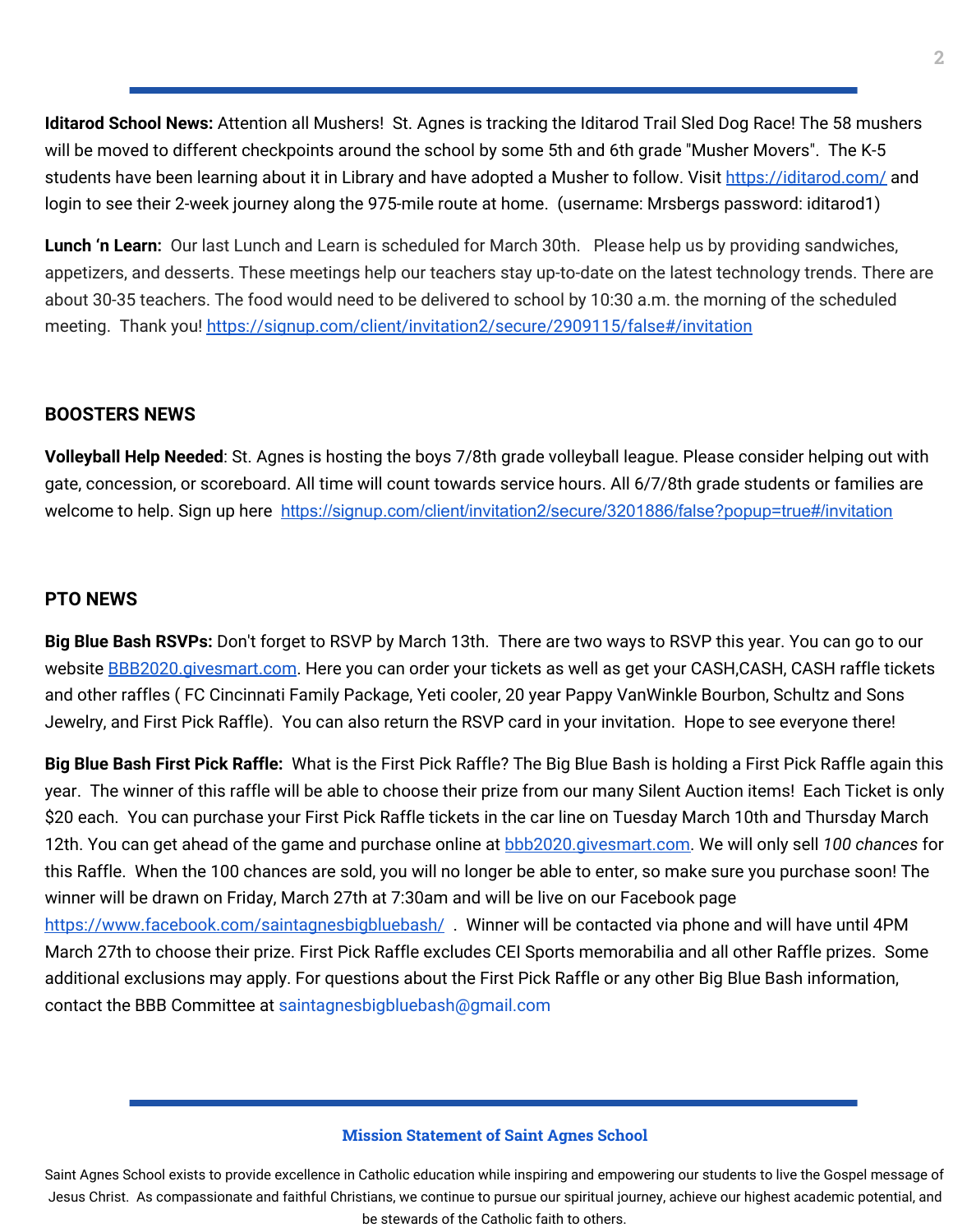**Product Survey:** The next Product Survey is scheduled for Wednesday, March 11 from 3:30 - 7:00 p.m. in Murphy Hall. Once again, we are looking for 100 adults (age 18+) for a 15 minute survey on a consumer product. We do not know what the product will be. We earn \$7 per participant and a \$150 bonus if we have 100 or more people. In the fall, we earned \$854 for the PTO. It would be great to match that amount again. Here is the link, after you sign up, please feel free to share with family, friends, neighbors, anyone really. Virtus training is not required. More details can be found in the description on the sign up page. [https://www.signupgenius.com/go/20F044FA9AB2FA4FE3-saint](https://www.signupgenius.com/go/20F044FA9AB2FA4FE3-saint?fbclid=IwAR2d8tcNjetxGe_zKmrxOR4EDDVunpJDsngbt0HGtRlv1VFyaEShC6PMJHM)

**An Afternoon with Circus Mojo: K-3<sup>rd</sup> Grade:** We hope to see you at the Circus! Open to all K-3rd graders. Circus Mojo will be coming to the school gym on Friday, March 6 from 3-4:30 to perform and have a few workshops for the kids to experience a day in the life of a clown. We are in need of chaperones and snack donations. Please contact Meg Koehl (megkoehl@yahoo.com) if you would like to help. Donation to attend is \$12/child or \$25/family. Please RSVP and print waiver at <http://evite.me/eb7PtC6HA4> Donation and waiver can be sent via kidmail to Meg Koehl c/o Charley 4L.

**Roller Skating Fun:** Nothing to do on a day off of school... Roller Skate!! Please join us on March 13 from 12noon-3pm at Independence Skateway for roller skating, pizza, and fun! Your donation (\$15/child or \$40/family) includes 3 hours of skating, skate rental, and a slice of pizza. Concession stand will be open to purchase drinks, snacks, and glow in the dark fun stuff! Please send extra money if your child would like to purchase these items as well as additional pizza. Parents are welcome to stay or drop off their child. We could use some parents to stay to help chaperone. RSVP: <http://evite.me/M6Nk1mnU47> and send donation via kid mail to Meg Koehl c/o Charley Koehl 4L

# **PARISH NEWS**

**Saint Agnes Fish Fry is Back**: Mark your calendar for our remaining Fish Fry dates: March 6th, March 13th, and March 20th. This is our 8th year and going strong! We need many volunteers to make this a success. Click here for the volunteer link St. Agnes Fish Fry [Volunteers](https://signup.com/go/GNYQiEQ) 2020. This is a great way to earn service hours and get to know the Saint Agnes Parish and community. Thank you for your help!

**Walking With Purpose**: Join this women's Bible study for our next Connect Coffee Talk on March 10th in Murphy Hall. We have a morning session that meets from 10-11:30 and an evening session that meets from 7-8:30. Mothers today are overwhelmed with expectations. Guilt abounds. We listen to our culture and take on those expectations. But we are also aware that our children aren't really our own-- that they belong to God. Please join us as we discuss how we can reach our children's hearts in the way that God intends and with the truths that He values to mother in a way that has lasting value. No experience necessary, just come as you are for some coffee and a chance to see what Walking with Purpose is all about!

#### **Mission Statement of Saint Agnes School**

Saint Agnes School exists to provide excellence in Catholic education while inspiring and empowering our students to live the Gospel message of Jesus Christ. As compassionate and faithful Christians, we continue to pursue our spiritual journey, achieve our highest academic potential, and be stewards of the Catholic faith to others.